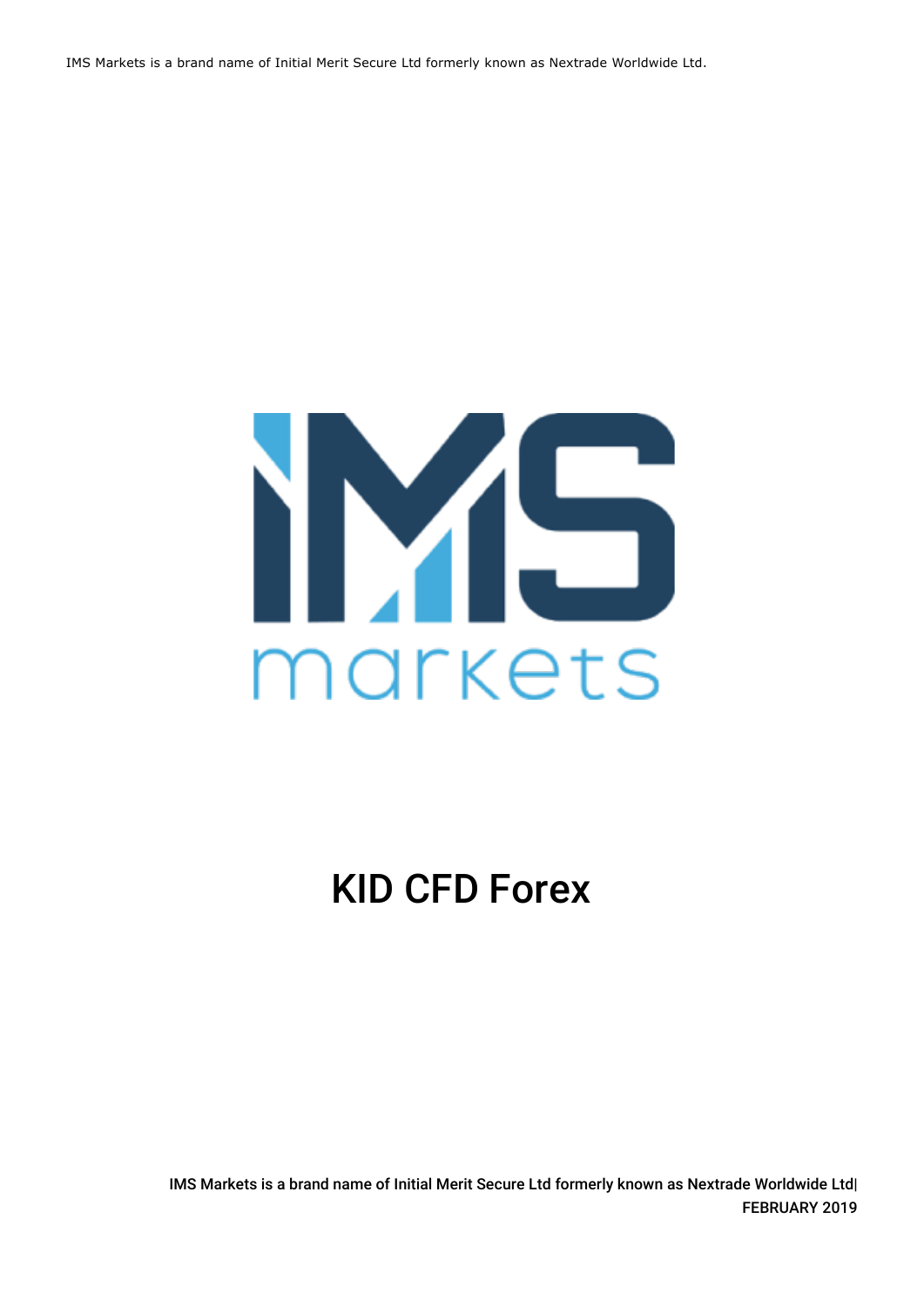# **Key Information Document – CFD on Forex ("FX") Currency Pairs**

#### **Purpose**

This document provides you with key information about this investment product. It is not marketing material. The information is required by law to help you understand the nature, risks, costs, potential gains and losses of this product and to help you compare it with other products.

# **Product**

**Product Name** Contract for difference ("CFD") on Forex ("FX") Currency Pairs.

**Product manufacturer** IMS Markets is a brand name of Initial Merit Secure Ltd formerly known as Nextrade Worldwide Ltd (hereinafter the "Company"), authorized and regulated by the Cyprus Securities and Exchange Commission in Cyprus (License Number:229/14).

**Further information** You can find more information about Initial Merit Secure Ltd and our products at [https://www.imsmarkets.com/.](https://www.imsmarkets.com/) You can contact us using the details on our website https://www.imsmarkets.com/ or by calling +357 25754323 This document was last updated on 28 February 2019.

## **Alert**

**You are about to purchase a product that is not simple and may be difficult to understand.**



# **What is this product?**

#### **Type**

This document relates to products known as 'contracts for difference', which are also known as **CFDs**. A CFD allows you to obtain an indirect exposure to an underlying asset such as a security, commodity or index. This means you will never own the underlying asset, but you will make gains or suffer losses as a result of price movements in the underlying asset to which you have the indirect exposure.

This document provides key information on CFDs where the underlying investment that you choose is a foreign exchange derivative instrument such as EURUSD or GBPUSD. A foreign exchange derivative is a contract that has foreign exchange as the underlying asset. You can visi[t https://www.imsmarkets.com/](https://www.imsmarkets.com/) for information on the underlying assets available to you.

## **Objectives**

The objective of trading CFDs is to speculate on price movements (generally over the short term) in an underlying asset by obtaining an indirect exposure to the underlying asset. Your return depends on movements in the price of the underlying asset and the size of your stake. For example, if you believe the value of a forex instrument is going to increase, you would buy a number of CFDs (this is also known as "going long"), with the intention to later sell them when they are at a higher value. The difference between the price at which you buy and the price at which you subsequently sell equates to your profit, minus any relevant costs (detailed below). If you think the value of a forex instrument is going to decrease, you would sell a number of CFDs (this is also known as "going short") at a specific value, expecting to later buy them back at a lower price than you previously agreed to sell them for, resulting in us paying you the difference, minus any relevant costs (detailed below). However, in either circumstance if the forex instrument moves in the opposite direction and your position is closed, either by you or as a result of a margin call (detailed below), you would owe us the amount of any loss you have incurred together with any costs.

To open a position and to protect us against any losses you incur, you are required to deposit a percentage of the total value of the contract in your account. This is referred to as the margin requirement (see further below). Trading on margin can enhance any losses or gains you make.

## **Intended Retail Investor**

Trading these products will not be appropriate for everyone. We would normally expect these products to be used by persons who:

- (i) have a high-risk tolerance;
- (ii) are trading with money they can afford to lose;
- (iii) have experience with, and are comfortable trading on, financial markets and, separately, understand the impact of and risks associated with margin trading; and
- (iv) want to generally gain short term exposures to financial instruments/markets, and have a diversified investment and savings portfolio.

#### **Term**

CFDs have no maturity date or minimum holding period. You decide when to open and close your positions.

We may close your position without seeking your prior consent if you do not maintain sufficient margin in your account, but we are under no obligation to do this. More information about when we can close your position is set out below.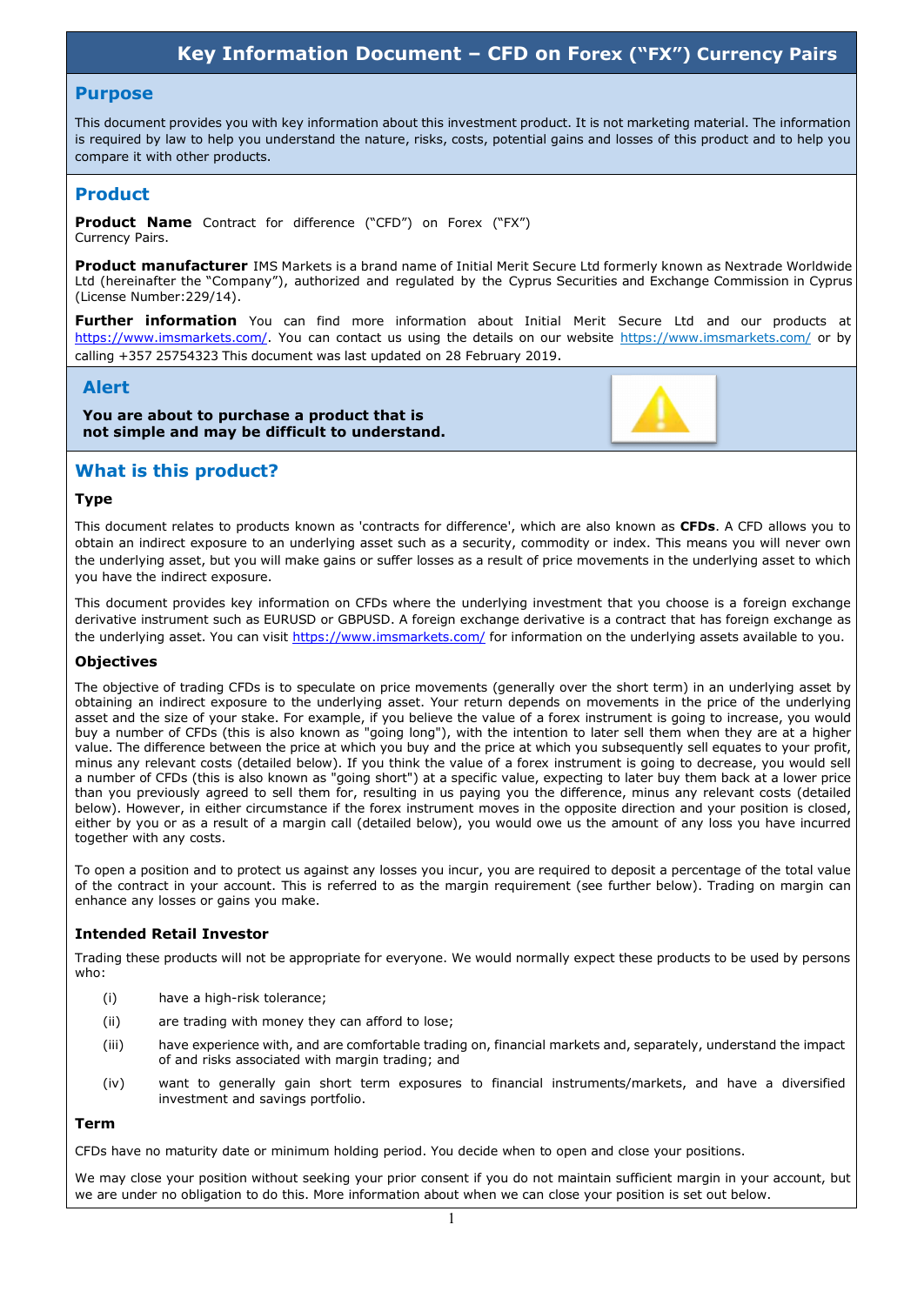## **What are the risks and what could I get in return?**

**Risk Indicator**



The summary risk indicator is a guide to the level of risk of this product compared to other products. It shows how likely it is that the product will lose money because of movements in the markets or because we are not able to pay you. We have classified this product as 7 out of 7, which is the highest risk class. This rates the potential losses from future performance of the product at a very high level.

**In some circumstances you may be required to make further payments to pay for losses. The total loss you may incur may significantly exceed the amount invested.** Your losses can materialise quickly due to the use of margin (see further below).

CFD trading requires you to maintain a certain level of funds in your account to keep your positions open. This is called margin. You will be able to open a position by depositing only a small percentage of the notional value of the position, creating a leveraged position. Leverage can significantly magnify your gains and losses. If the funds in your account are no longer sufficient to keep your position open, you will be required to make up this shortfall. This is a margin call. If you do not meet your margin call, we may close your position (immediately and without notice) and you will realise any losses. You could, therefore, lose more than your entire investment.

Our CFDs are not listed on any exchange, and the prices and other conditions are set by us in accordance with our best execution policy. The contract can be closed only with us, and are not transferable to any other provider. If you have multiple positions with us, your risk may be cumulative and not limited to one position.

The tax regime of the country in which you are domiciled may impact your return.

**Be aware of currency risk.** It is possible to buy or sell CFDs in a currency which is different to the base currency of your account. The final return you may get depends on the exchange rate between the two currencies. This risk is not considered in the indicator shown above.

This product does not include any protection from future market performance so you could lose some or all of your investment. If we are not able to pay you what is owed, you could lose your entire investment. However, you may benefit from a consumer protection scheme (see the section 'what happens if the company is unable to pay out'). The indicator shown above does not consider this protection.

#### **Performance Scenarios**

This key information document is not specific to a particular product. It applies to a CFD on any forex instrument. However, each CFD you enter into with us is specific to you and your choices. You will be responsible for choosing the underlying a forex instrument; when you open and close your position; the size of your position and your margin; and whether to use any risk mitigation features we offer (such as stop loss orders), for example. Example:

| <b>CFD FOREX</b>                 |                      |                            |             |                      |        |                                              |               |  |  |  |  |
|----------------------------------|----------------------|----------------------------|-------------|----------------------|--------|----------------------------------------------|---------------|--|--|--|--|
| <b>EURUSD Held Intraday</b>      |                      |                            |             |                      |        |                                              |               |  |  |  |  |
| <b>Opening Price</b>             | P                    | 1.2415                     |             |                      |        |                                              |               |  |  |  |  |
| <b>Trades Size</b>               | ΤS                   | 25,000 (0.25 lot)          |             |                      |        |                                              |               |  |  |  |  |
| Margin %                         | м                    | 1%                         |             |                      |        |                                              |               |  |  |  |  |
| Margin Requirement (\$)          | $MR = P * TS * MI$   | \$250                      |             |                      |        |                                              |               |  |  |  |  |
| National Value of the trade (\$) | $TN = P * TS$        | \$31,037.50                |             |                      |        |                                              |               |  |  |  |  |
| <b>LONG</b>                      |                      | Price Change Profit / Loss |             | <b>SHORT</b>         |        | Closing Price   Price Change   Profit / Loss |               |  |  |  |  |
| Performance Scenario             | <b>Closing Price</b> |                            |             | Performance Scenario |        |                                              |               |  |  |  |  |
| Favourable                       | 1.2615               | 1.61%                      | \$500       | Favourable           | 1.2285 | 1.30%                                        | \$325.00      |  |  |  |  |
| Moderate                         | 1.2515               | $0.81\%$                   | \$250       | Moderate             | 1.2355 | 0.60%                                        | \$150         |  |  |  |  |
| Unfovourable                     | 1.2365               | $-0.40%$                   | ( \$125.00) | Unfovourable         | 1.2505 | $-0.90\%$                                    | ( \$225.00)   |  |  |  |  |
| <b>Stress</b>                    | 1.2155               | $-2.09\%$                  | (\$650.00)  | <b>Stress</b>        | 1.2655 | $-2.40%$                                     | $($ \$600.00) |  |  |  |  |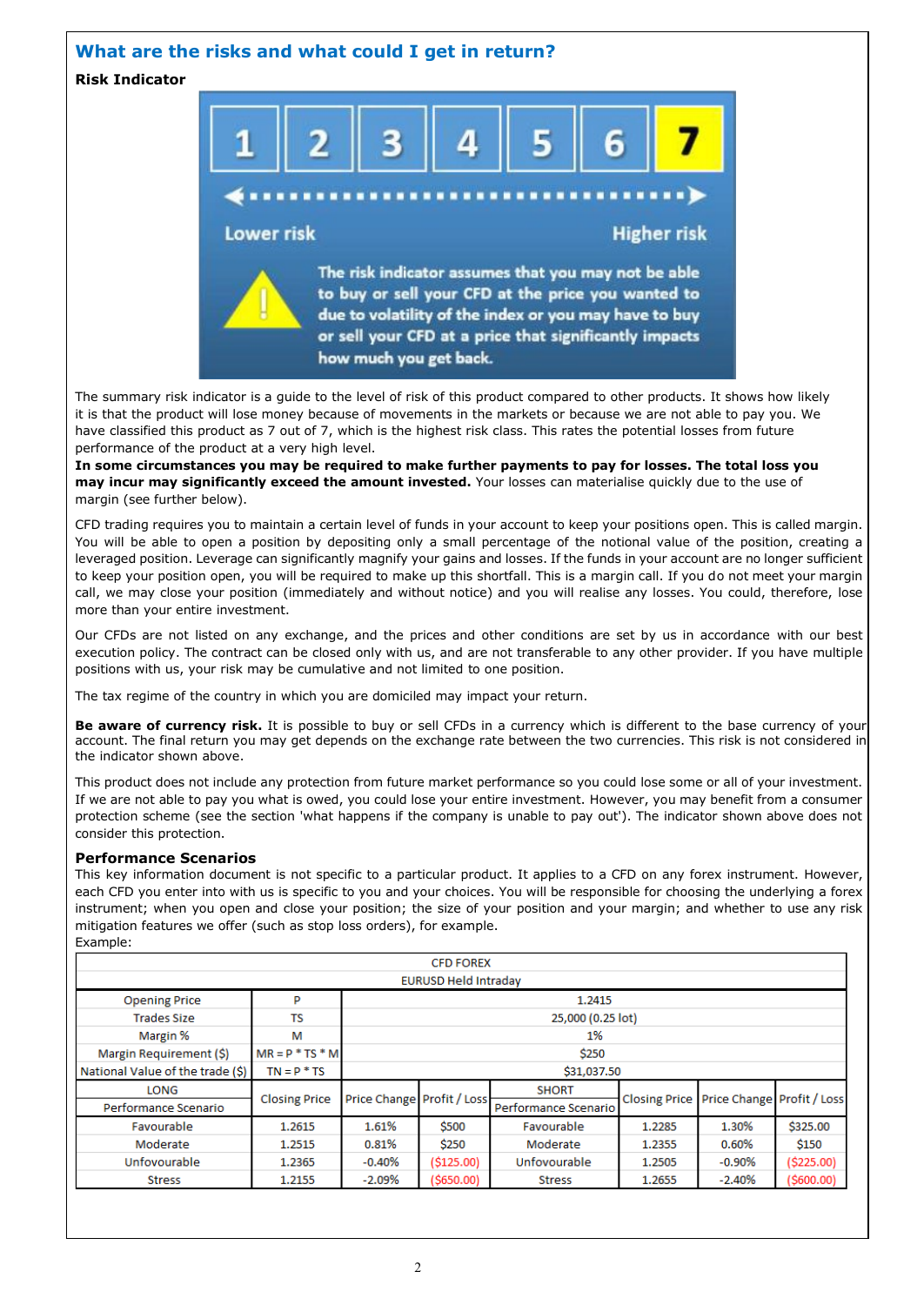The stress scenario above shows how small price movements can rapidly lead to losses and in this circumstance, will result in a forced close out of your position. In this stress scenario you may owe us additional money for your trading losses and lose more than your investment. This does not take into account a situation where we are unable to pay you. The scenarios shown illustrate how your investment could perform. You can compare them with the scenarios of other products. The scenarios presented are an estimate of future performance and are not exact indicators. What you get will vary depending on how the market performs and how long you keep the investment.

The figures shown include all the costs of the product itself. The figures do not take into account your personal tax situation, which may also affect how much you get back. This performance scenario assumes you only have one position open, and does not take into account the negative or positive cumulative balance you may have if you have multiple open positions with us.

# **What happens if the company is unable to pay out?**

If the company is unable to meet its financial obligations to you, this could cause you to lose the value of any CFDs you have with the company. The company segregates your funds from its own money in accordance with the CySEC Safeguarding of Client Funds. Should segregation fail, your investment is covered by the Investors Compensation Fund which covers eligible investments up to €20,000 per person, per firm. Se[e www.cysec.gov.cy/en-GB/complaints/tae/.](http://www.cysec.gov.cy/en-GB/complaints/tae/)

## **What are the costs?**

This table shows the different types of costs involved when you trade CFD products

| <b>COST STRUCTURE EXAMPLE OF CLASSIC</b><br><b>ACCOUNT</b> |           | COST STRUCTURE EXAMPLE OF GOLD<br><b>ACCOUNT</b> |            |            | <b>COST STRUCTURE EXAMPLE OF PREMIUM</b><br><b>ACCOUNT</b> |            |            |        |
|------------------------------------------------------------|-----------|--------------------------------------------------|------------|------------|------------------------------------------------------------|------------|------------|--------|
| <b>FOREX - EURUSD</b>                                      |           | <b>FOREX - EURUSD</b>                            |            |            | <b>FOREX - EURUSD</b>                                      |            |            |        |
| Trade Size                                                 | 1 Lot     |                                                  | Trade Size | 1 Lot      |                                                            | Trade Size | 1 Lot      |        |
| Spread                                                     | 1.8 Pips  | 18 USD                                           | Spread     | 0.5 Pips   | 5 USD                                                      | Spread     | 0.5 Pips   | 5 USD  |
|                                                            | Long      | Short                                            |            | Long       | Short                                                      |            | Long       | Short  |
| SWAP                                                       | -15.7982  | 2.9876                                           | SWAP       | $-15.7982$ | 2.9876                                                     | SWAP       | $-15.7982$ | 2.9876 |
| Commission                                                 | <b>NA</b> |                                                  | Commission | 8 USD      |                                                            | Commission | 5 USD      |        |

The costs will vary depending on the underlying investment options you choose. Specific information can be found <https://www.imsmarkets.com/>

# **How long should I hold it and can I take money out early?**

This product generally has no fixed term and will expire when you choose to exit the product or in the event you do not have available margin. CFDs are intended for short term trading, in some cases intraday and are generally not suitable for long term investments. There is no recommended holding period, no cancellation period and therefore no cancellation fees. You can open and close a CFD at any time during market hours.

#### **Other relevant information**

You should ensure that you read the terms of business, order execution policy and risk warning notice displayed in the legal section of our website, at <https://www.imsmarkets.com/> Such information is also available on request.

## **How can I complain?**

If you wish to make a complaint, you should contact our client services team on +357 25754323, or email [compliance@imsmarkets.com.](mailto:compliance@imsmarkets.com) If you do not feel your complaint has been resolved satisfactorily, you are able to refer your complaint to the Financial Ombudsman of the Republic of Cyprus. See [www.financialombudsman.gov.cy](http://www.financialombudsman.gov.cy/) for further information.

**CFDs are complex instruments and come with a high risk of losing money rapidly due to leverage. 83.3% of retail investor accounts lose money when trading CFDs with this provider.**

**You should consider whether you understand how CFDs work and whether you can afford to take the high risk of losing your money.**